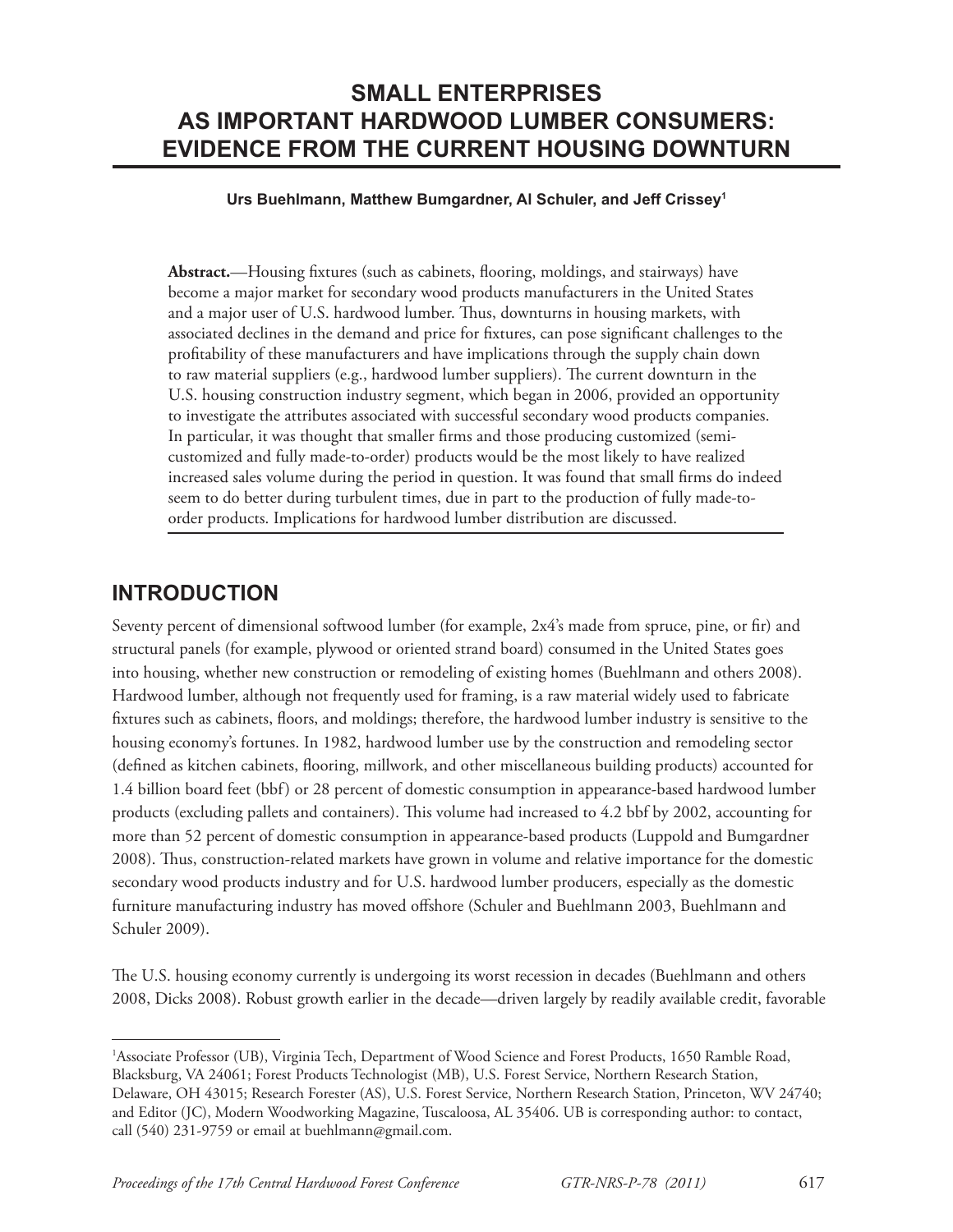demographics, lax lending standards, record low interest rates, a belief by many homebuyers that housing prices would continue to rapidly increase, and speculation by home buyers, builders, and lenders—has turned into a bust, with single-family housing starts at 0.53 million annualized (from a more typical 1.5 to 2.0 million annualized prior to the start of the recession<sup>2</sup>). Between 2006 and 2007, the value of U.S. singlefamily housing put in place shrank by 27 percent or \$113 billion (U.S. Census Bureau 2009).

It is often said that smaller firms manufacturing customized products are the most competitive in the current economic environment for secondary wood products. However, much of the evidence is anecdotal. While previous studies have investigated the roles of competitive strategy (Barth 2003) and owner-manager demographic factors (Kangasharju 2000) on firm performance in mature markets, less is known about whether small firms perform better than large firms under such market conditions. This study sought to confirm these suppositions and to determine the product characteristics of successful secondary wood products firms in the current downturn in single-family residential construction (SFRC).

Two hypotheses (or predictions) were tested in this study: 1) Firms having increased sales volume in the declining SFRC market will be smaller as measured by number of employees or by total sales; and 2) Firms having increased sales volume in the declining SFRC market will score higher on customization as measured by proportion of semi-custom products produced and by proportion of made-to-order products produced.

## **MATERIALS AND METHODS**

An email was sent by *Modern Woodworking* magazine in February 2008 to all subscribers with an email address available (approximately 17,000), inviting them to participate in the study. The email included a cover letter explaining the study and a link to the questionnaire posted on the Internet. A reminder notice was sent via email 2 weeks after the initial email. The questionnaire contained 24 questions and was completed by respondents online. As an incentive for participation, respondents were entered in a sweepstakes to win a prize. After 4 weeks, 496 responses had been received. The usable sample of manufacturers was 430 after nonmanufacturing responders such as distributors, service providers, and educational organizations were removed. (The apparently low response rate, as traditionally defined, was partially a result of the heavy presence of nonmanufacturers in the list of email addresses on file). Respondents were active in markets across the United States; 44 percent of firms did regular business in the Midwest, and 21 percent of respondents did regular business in California. More than 69 percent of the respondents held positions in corporate or operating management or were owners, while another 16 percent were in production management.

It was possible to check for nonresponse bias by comparing the sample to known parameters for *Modern Woodworking* subscribers. The proportion of the sample with less than 50 employees was 82 percent, while this proportion was 72 percent for the subscriber population. Also, the sample consisted of 71 percent cabinet and household furniture manufacturing firms while firms associated with these products were 62 percent of the population. Despite some minor differences, the sample seemed to be a reasonable representation of the *Modern Woodworking* population. Given that differences might exist between subscribers and nonsubscribers, however, some caution is warranted in generalizing beyond companies subscribing to the magazine, although the subscriber base is large and likely representative of the broader secondary wood products industry. Another

<sup>2</sup> Sources: U.S. Bureau of Census – www.census.gov/const/newresales.pdf, and National Association of Realtors http://www.realtor.org/research/index.html.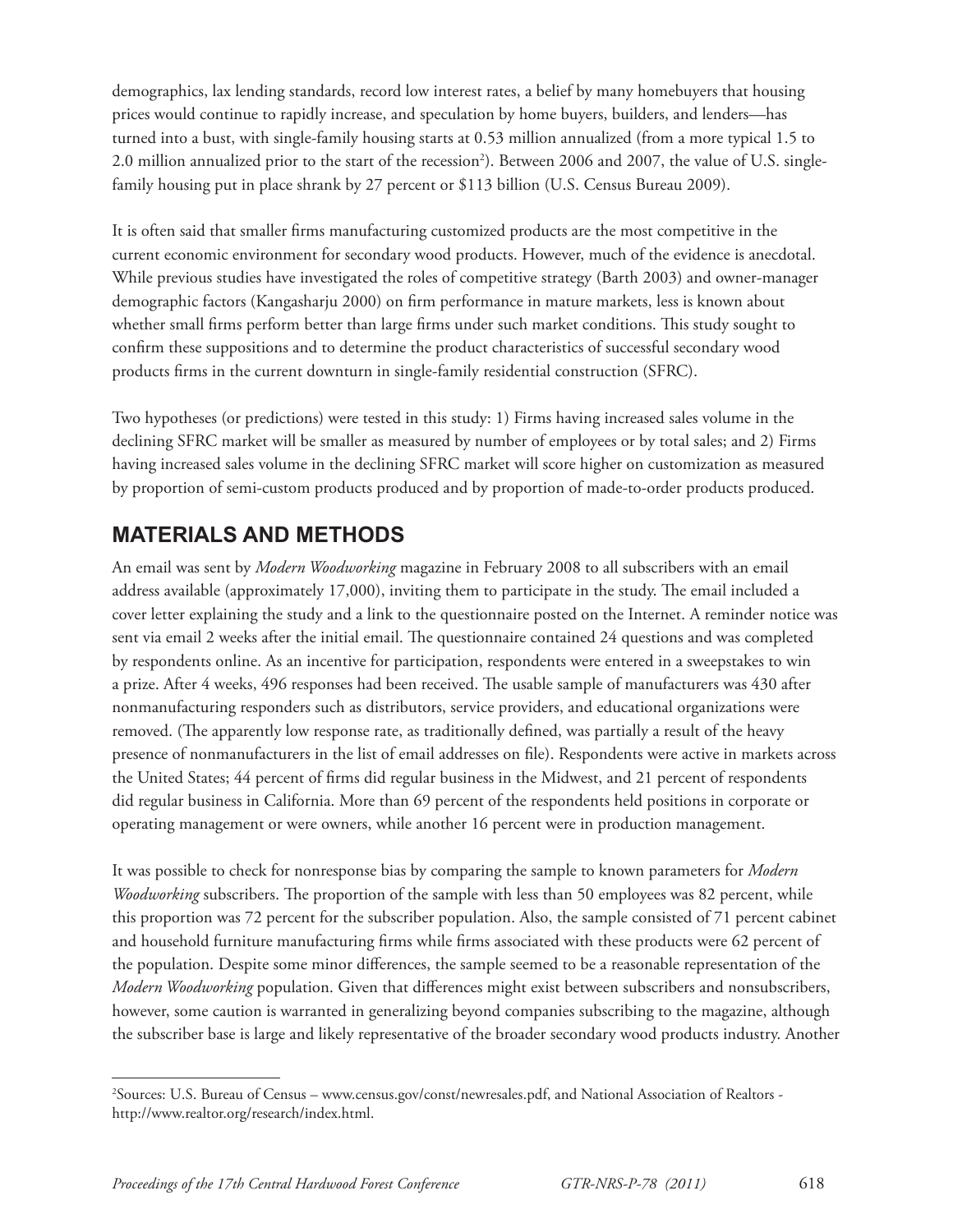point to note was that the number of responders facing a declining market was only 15 percent greater than the number realizing increased demand between 2006 and 2007. Thus, there might have been a subset of respondents "motivated" to respond based on their success.

To test the hypotheses, respondents were placed into one of four market/performance groups based on: 1) The proportion of their production volume that was directly associated with the SFRC market in 2007 (that is, used in the building or trimming of new homes, excluding furniture or furnishings); and 2) Whether their sales volume increased or decreased from 2006 to 2007. Primary interest was with those firms who had more than 60 percent of their production volume associated with the declining SFRC market, and whose sales volume increased from 2006 to 2007. Sales growth has been used in other small business studies as the performance measure of choice (Barth 2003). Data were analyzed using Chi-square tests of independence.

## **RESULTS**

The breakdown of the sample along the market and performance dimensions (percentage of business from the SFRC market and sales volume performance) is shown in Table 1. There was a fairly even distribution across the categories representing changes in sales volume from 2006 to 2007. Production volume directly associated with the SFRC market in 2007 was also fairly evenly distributed, but with a small spike in the category where sales volume was 81- to 100-percent associated with the SFRC market. Using Table 1, we classified the firms as follows:

- SFRC  $\leq 60$  percent of production; sales volume off; Group 1 ( $n = 118$ )
- SFRC  $\leq 60$  percent of production; sales volume up; Group 2 ( $n = 127$ )
- SFRC > 60 percent of production; sales volume off; Group  $3 (n = 112)$
- SFRC > 60 percent of production; sales volume up; Group  $4 (n = 73)$

A group breakdown by main product manufactured is shown in Table 2. As might be expected, the proportion of companies whose main product was kitchen/bath cabinets was substantially higher for those firms primarily in the SFRC market (Groups 3 and 4), while architectural fixtures and contract furniture as a main product were proportionally higher for those firms operating primarily in non-SFRC markets (Groups 1 and 2). The categories were very similar in terms of respondents' job titles; 64 to 73 percent were corporate/operations managers or were the firm owner. Most of the remainder in each category worked in production management.

### Table 1.—Summary results for variables used to categorize firms.

| Percent of<br>respondents | Production volume<br>directly associated with<br>the SFRC market, 2007 | Percent of<br>respondents |
|---------------------------|------------------------------------------------------------------------|---------------------------|
|                           | $-\rightarrow$ $\leq$ 60 percent of production $-\rightarrow$          |                           |
| 15.6                      | $0\%$                                                                  | 18.1                      |
| 11.4                      | $1 - 20%$                                                              | 16.0                      |
| 10.0                      | $21 - 40%$                                                             | 10.0                      |
| 16.5                      | 41-60%                                                                 | 12.8                      |
|                           | ---> 60 percent of production -                                        |                           |
| 13.0                      | 61-80%                                                                 | 16.5                      |
| 19.1                      | 81-100%                                                                | 26.5                      |
| 14.4                      |                                                                        |                           |
|                           |                                                                        |                           |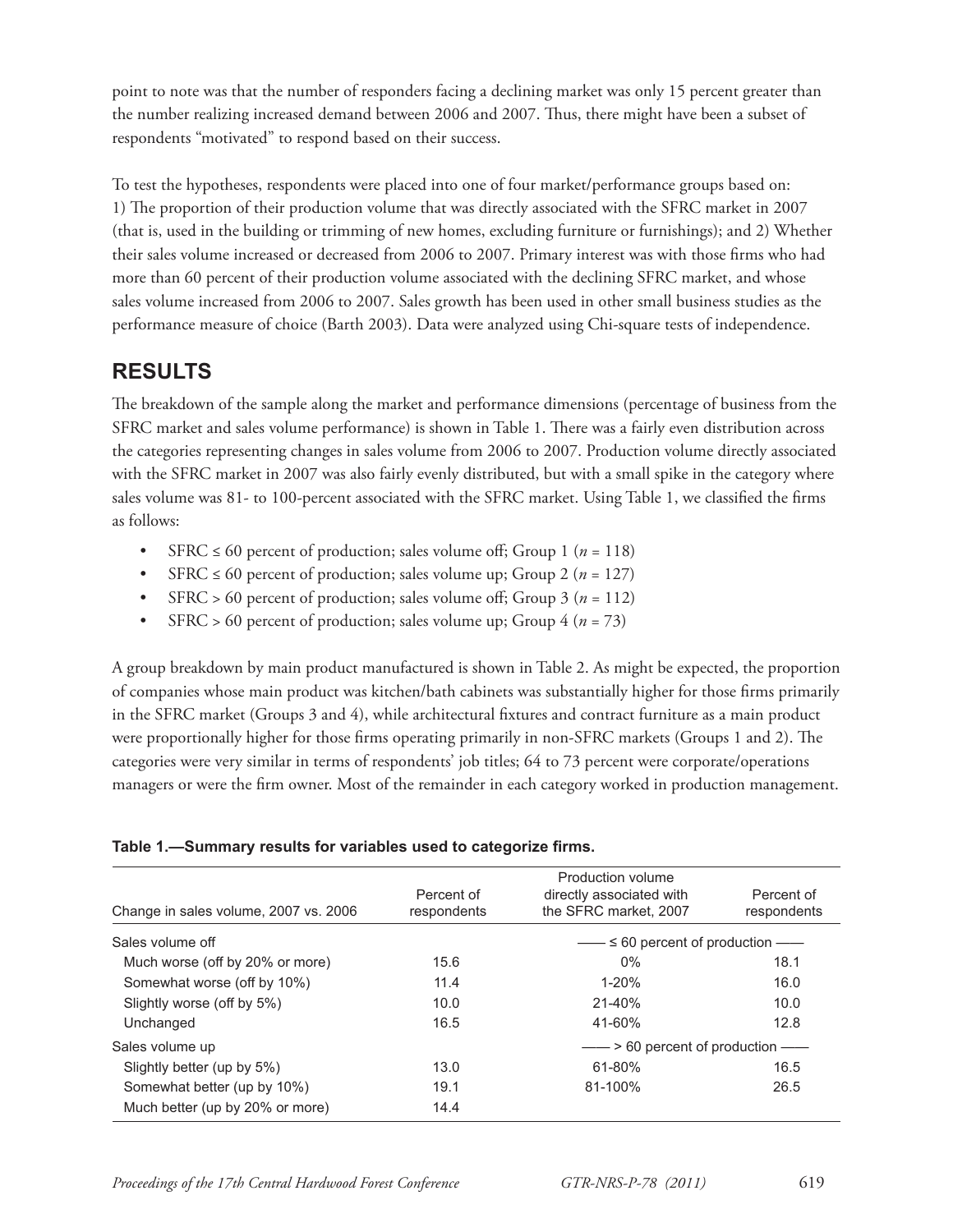| Demographic variables                  | $SFRC \leq 60$ percent<br>of production;<br>sales volume off<br>(Group 1) | $SFRC \leq 60$ percent<br>of production;<br>sales volume up<br>(Group 2) | SFRC > 60 percent<br>of production;<br>sales volume off<br>(Group 3) | SFRC > 60 percent<br>of production;<br>sales volume up<br>(Group 4) |
|----------------------------------------|---------------------------------------------------------------------------|--------------------------------------------------------------------------|----------------------------------------------------------------------|---------------------------------------------------------------------|
| Main product                           |                                                                           |                                                                          |                                                                      |                                                                     |
| Cabinets                               | 27.1%                                                                     | 32.3%                                                                    | 57.1%                                                                | 63.0%                                                               |
| Arch, fixtures                         | 12.7%                                                                     | 15.0%                                                                    | 4.5%                                                                 | 4.1%                                                                |
| Molding/millwork                       | 11.9%                                                                     | 11.8%                                                                    | 17.0%                                                                | 11.0%                                                               |
| Contract furniture                     | 10.2%                                                                     | 12.6%                                                                    | 1.8%                                                                 | $0.0\%$                                                             |
| Household furniture                    | 31.4%                                                                     | 18.1%                                                                    | 11.6%                                                                | 17.8%                                                               |
| Other                                  | 6.7%                                                                      | 10.2%                                                                    | $8.0\%$                                                              | 4.1%                                                                |
| Average number of                      |                                                                           |                                                                          |                                                                      |                                                                     |
| business regions per firm <sup>a</sup> | 2.6                                                                       | 2.6                                                                      | 2.1                                                                  | 1.6                                                                 |

### Table 2.—Profile of companies in each group.

a Respondents were asked to indicate all regions of the United States where they did regular business: Northeast, Mid-Atlantic, Southeast, South, Southwest, Midwest, Northwest, and California.

Another difference was that firms in Group 3 and especially Group 4 did regular business in fewer geographic regions on average than did firms in Groups 1 and 2 (significant at the  $\alpha$  = .05 level), which is not surprising given the local nature of housing construction.

Hypothesis 1 stated that firms having increased sales volume in the declining SFRC market would be smaller as measured by number of employees and total sales. As shown in Table 3, Hypothesis 1 was supported. The overall test for number of employees was significant ( $p < 0.01$ ). Group 4 (SFRC > 60 percent of production; sales volume up) had proportionally fewer firms with 20 or more employees than did the other groups. Group  $2$  (SFRC  $\leq$  60 percent of production; sales volume up) seemed to be geared the most toward larger firms, with 39 percent of the firms having 20 or more employees.

Similar results were obtained for total sales in 2007, with an overall significant test ( $p < 0.01$ ), though the strength of association was lower than for number of employees (Cramer's  $V = 0.16$ ). Group 4 again had the largest proportion of firms in the lowest sales category (less than \$1 million) and the smallest proportion of firms in the highest sales category (more than \$10 million). Also following a pattern similar to number of employees, Group 2 had proportionally fewer firms in the lowest sales category and proportionally more in

#### **Table 3.—Firm size by SFRC and sales volume group.**

| Size category                    | $SFRC \leq 60$ percent<br>of production;<br>sales volume off<br>(Group 1) | $SFRC \leq 60$ percent<br>of production;<br>sales volume up<br>(Group 2) | $SFRC > 60$ percent<br>of production:<br>sales volume off<br>(Group 3) | $SFRC > 60$ percent<br>of production;<br>sales volume up<br>(Group 4) |
|----------------------------------|---------------------------------------------------------------------------|--------------------------------------------------------------------------|------------------------------------------------------------------------|-----------------------------------------------------------------------|
| Number of employees <sup>a</sup> |                                                                           |                                                                          |                                                                        |                                                                       |
| $1 - 19$                         | 74.6%                                                                     | 61.4%                                                                    | 72.3%                                                                  | 86.3%                                                                 |
| 20 or more                       | 25.4%                                                                     | 38.6%                                                                    | 27.7%                                                                  | 13.7%                                                                 |
| Total sales <sup>b</sup>         |                                                                           |                                                                          |                                                                        |                                                                       |
| less than \$1 million            | 61.0%                                                                     | 48.8%                                                                    | 66.1%                                                                  | 78.1%                                                                 |
| $$1 - $10$ million               | 24.6%                                                                     | 34.6%                                                                    | 16.1%                                                                  | 13.7%                                                                 |
| more than \$10 million           | 14.4%                                                                     | 16.5%                                                                    | 17.9%                                                                  | 8.2%                                                                  |

<sup>a</sup> Overall *χ*<sup>2</sup> statistic = 14.9; *p* < 0.01; Cramer's *V* = 0.19.

<sup>b</sup> Overall *Ȥ*<sup>2</sup> statistic = 22.4; *p* < 0.01; Cramer's *V* = 0.16.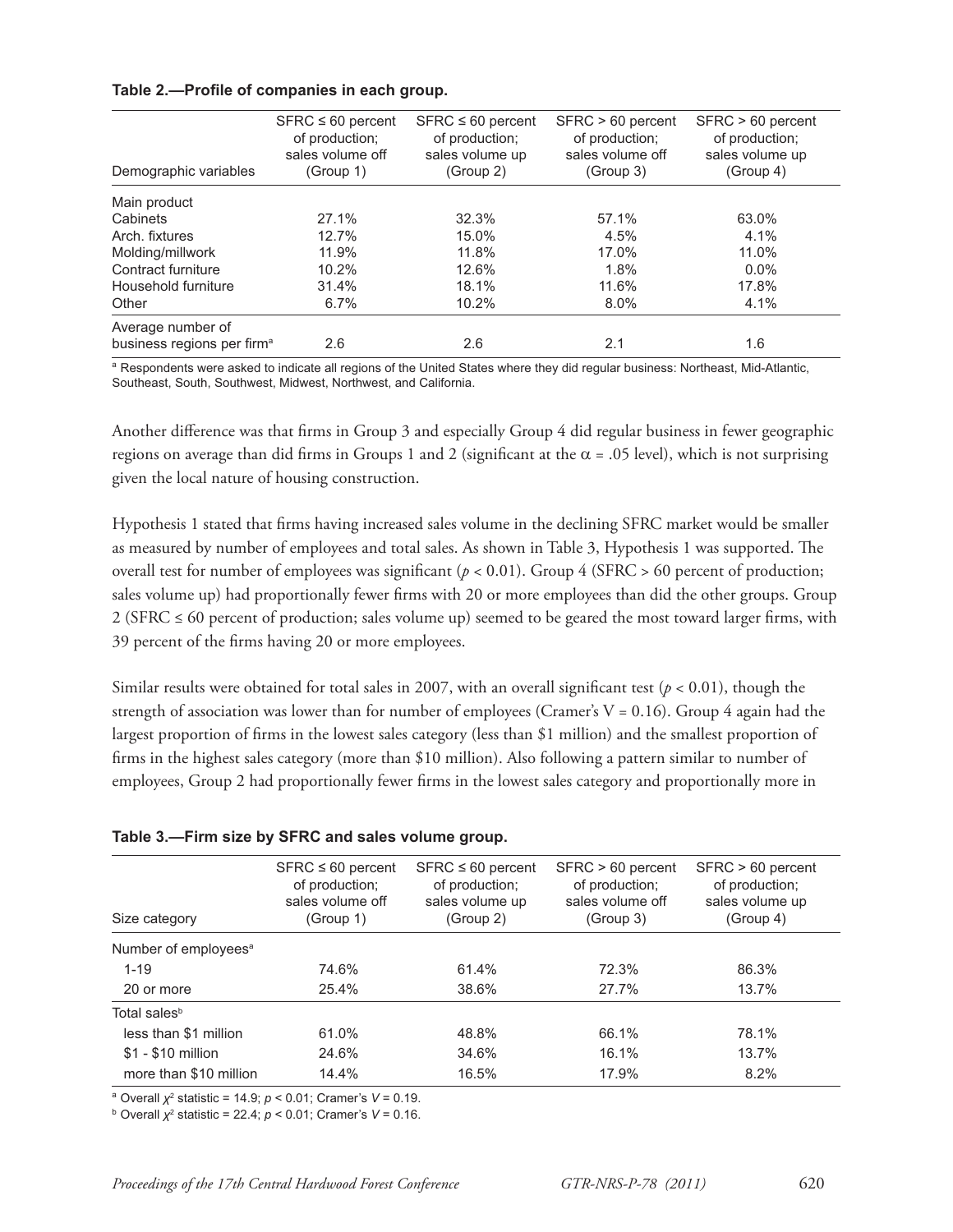the middle sales category (\$1 to \$10 million). There is thus some indication that firms with increased sales volume in 2007 tended to be smaller firms when operating within the declining SFRC market, and larger firms when operating outside of SFRC markets, which tended to be stronger.

Hypothesis 2 stated that firms having increased sales volume in the declining SFRC market will score higher on customization as measured by proportion of semi-custom and made-to-order products. As shown in Table 4, hypothesis 2 was partially supported. There was little evidence of group differences across the "semi-custom" product categories ( $p = 0.15$ ), with a definition that for a given design, customers have a choice of wood species, finish, and hardware. However, there was a significant relationship for "made-toorder" products ( $p = 0.04$ ), which were defined as products for which customers can specify all aspects of the product, including design. Here, Group 4 had proportionally fewer firms in the 0- to 20-percent made-toorder production category and proportionally more in the 61- to 100-percent category, as predicted. Nearly four out of five firms in Group 4 produced made-to-order products on the order of at least 61 percent of their overall product mix.

## **DISCUSSION**

This study found support for the hypotheses that successful secondary wood products firms operating in the declining SFRC housing market were smaller and manufactured more fully customized products than their counterparts. Semi-customization nevertheless was not enough to warrant success as no statistical difference could be established for performance differences between firms manufacturing semi-customized products and firms who did not produce such products. Smaller firms with the capability to manufacture products to order seem especially well positioned to weather the current and future downturns in the housing market and possibly also to compete with larger offshore competitors that have inherent advantages in terms of economies of scale and price. Similar to our findings, other researchers also have found that smaller firms, by working closely with customers (e.g., to produce made-to-order products), seemingly have an important competitive advantage; as stated by Gilmore and others (1999, p. 33), "[our] findings suggest that the SME [small and medium-sized enterprise], by staying close to its customers, will have a keen understanding of their needs."

With the relative success of smaller businesses and the demise of larger ones (at least in terms of domestic

| Product type mix                    | $SFRC \leq 60$ percent<br>of production;<br>sales volume off<br>(Group 1) | $SFRC \leq 60$ percent<br>of production:<br>sales volume up<br>(Group 2) | SFRC > 60 percent<br>of production;<br>sales volume off<br>(Group 3) | SFRC > 60 percent<br>of production:<br>sales volume up<br>(Group 4) |
|-------------------------------------|---------------------------------------------------------------------------|--------------------------------------------------------------------------|----------------------------------------------------------------------|---------------------------------------------------------------------|
| Semi-custom products <sup>a</sup>   |                                                                           |                                                                          |                                                                      |                                                                     |
| $0 - 20%$                           | 14.4%                                                                     | 21.3%                                                                    | 17.0%                                                                | 26.0%                                                               |
| $21 - 60%$                          | 28.8%                                                                     | 25.2%                                                                    | 21.4%                                                                | 13.7%                                                               |
| $61 - 100\%$                        | 56.8%                                                                     | 53.5%                                                                    | 61.6%                                                                | 60.3%                                                               |
| Made-to-order products <sup>b</sup> |                                                                           |                                                                          |                                                                      |                                                                     |
| $0 - 20%$                           | 18.6%                                                                     | 14.3%                                                                    | 16.1%                                                                | 4.1%                                                                |
| $21 - 60%$                          | 23.7%                                                                     | 19.0%                                                                    | 15.2%                                                                | 16.4%                                                               |
| $61 - 100\%$                        | 57.6%                                                                     | 66.7%                                                                    | 68.8%                                                                | 79.4%                                                               |

**Table 4.—Characteristics of the overall product type mix by group.**

<sup>a</sup> Overall  $\chi^2$  statistic = 9.4;  $p = 0.15$ .

<sup>b</sup> Overall *Ȥ*<sup>2</sup> statistic = 13.0; *p* = 0.04; Cramer's *V* = 0.12.